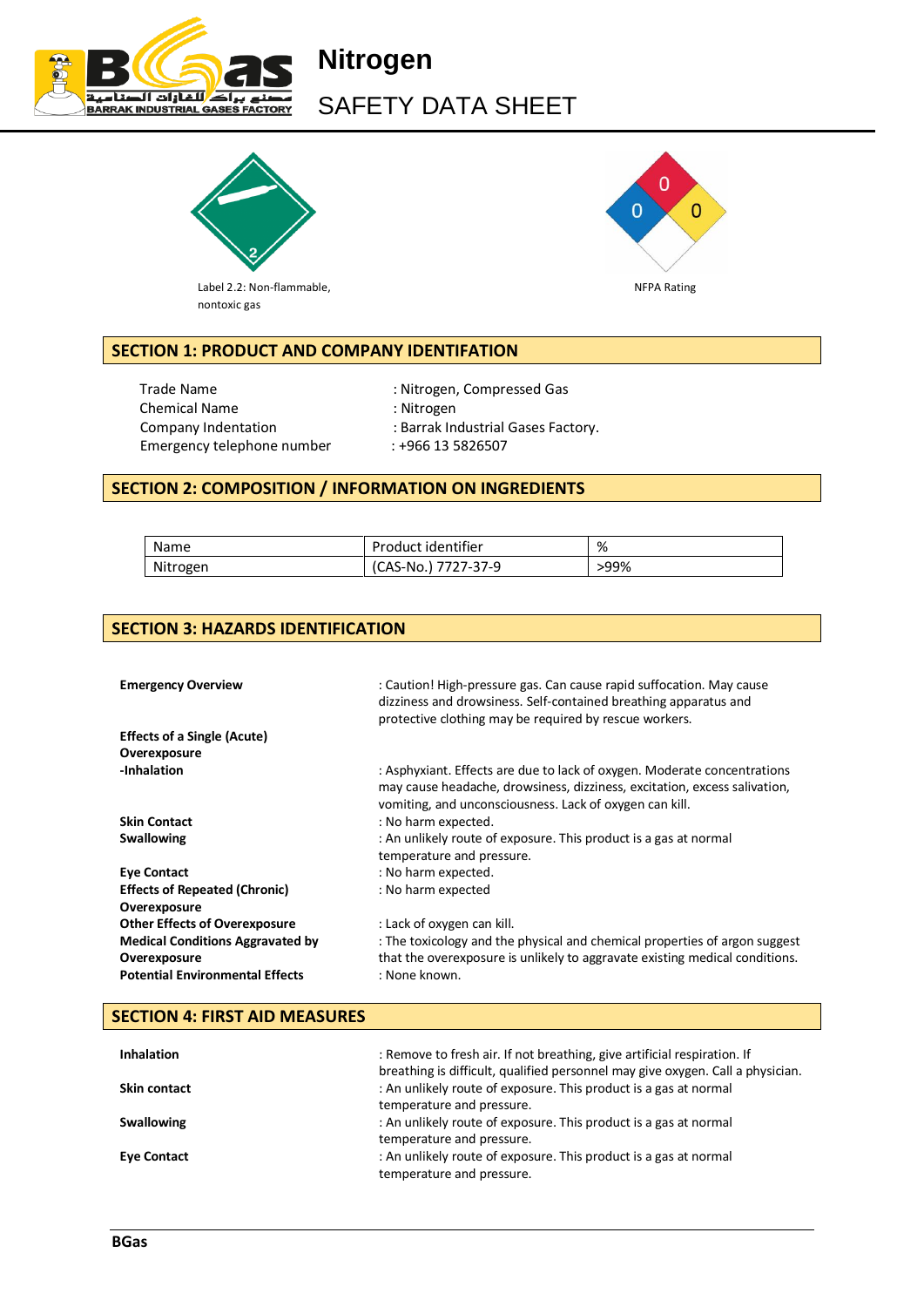

SAFETY DATA SHEET

### **SECTION 4: FIRST AID MEASURES (Continued)**

|  | <b>Notes to Physician</b> |  |
|--|---------------------------|--|
|  |                           |  |

**Notes to Physician** : There is no specific antidote. Treatment of overexposure should be directed at the control of symptoms and the clinical condition of the patient. Victim may not be aware of asphyxiation.

### **SECTION 5: FIRE FIGHTING MEASURES**

| <b>Flammable Properties</b><br><b>Flammable class</b><br><b>Extinguishing media</b><br>- Suitable extinguishing media | : Nitrogen cannot catch fire.<br>: Non-flammable.<br>: All known extinguishants can be used.                                                                                                                                                                                                                                                                              |
|-----------------------------------------------------------------------------------------------------------------------|---------------------------------------------------------------------------------------------------------------------------------------------------------------------------------------------------------------------------------------------------------------------------------------------------------------------------------------------------------------------------|
| <b>Hazardous combustion products</b><br>Specific physical and chemical<br>hazards                                     | : None.<br>: Heat of fire can build pressure in cylinder and cause it to rupture. No part<br>of cylinder should be subjected to a temperature higher than 52°C (125°F).<br>Nitrogen cylinders are equipped with a pressure relief device. (Exceptions<br>may exist.).                                                                                                     |
| <b>Specific methods</b>                                                                                               | : If possible, stop flow of product. Evacuate all personnel from danger<br>area. Immediately deluge cylinders with water from maximum distance<br>until cool; then move them away from fire area if without risk. Self-<br>contained breathing apparatus may be required by rescue workers.<br>: Firefighters should wear personal protective equipment and fire-fighting |
| Protective equipment and precautions<br>for firefighters                                                              | turnout gear.                                                                                                                                                                                                                                                                                                                                                             |

### **SECTION 6: ACCIDENTAL RELEASE MEASURES**

| <b>Personal precautions</b>      | : Evacuate area. Wear self-contained breathing apparatus when entering<br>area unless atmosphere is proved to be safe. Ensure adequate air<br>ventilation. |
|----------------------------------|------------------------------------------------------------------------------------------------------------------------------------------------------------|
| <b>Environmental precautions</b> | : Try to stop release.                                                                                                                                     |
| <b>Cleanup methods</b>           | : Ventilate area.                                                                                                                                          |

### **SECTION 7: HANDLING AND STORAGE**

| Precautions to be taken in handling | : Protect cylinders from damage. Use a suitable hand truck to move<br>cylinders; do not drag, roll, slide, or drop. Never attempt to lift a cylinder<br>by its cap; the cap is intended solely to protect the valve. Never insert an<br>object (e.g., wrench, screwdriver, pry bar) into cap openings; doing so may<br>damage the valve and cause a leak. Use an adjustable strap wrench to<br>remove over-tight or rusted caps. Open valve slowly. If valve is hard to<br>open, discontinue use and contact to BGas. |
|-------------------------------------|-----------------------------------------------------------------------------------------------------------------------------------------------------------------------------------------------------------------------------------------------------------------------------------------------------------------------------------------------------------------------------------------------------------------------------------------------------------------------------------------------------------------------|
| Precautions to be taken in storage  | : Store and use with adequate ventilation. Always secure cylinders upright<br>to keep them from falling or being knocked over. Install valve protection<br>cap, if provided, firmly in place by hand. Store only where temperature<br>will not exceed 52°C (125°F). Store full and empty cylinders separately.<br>Use a first-in, first-out inventory system to prevent storing full cylinders<br>for long periods.                                                                                                   |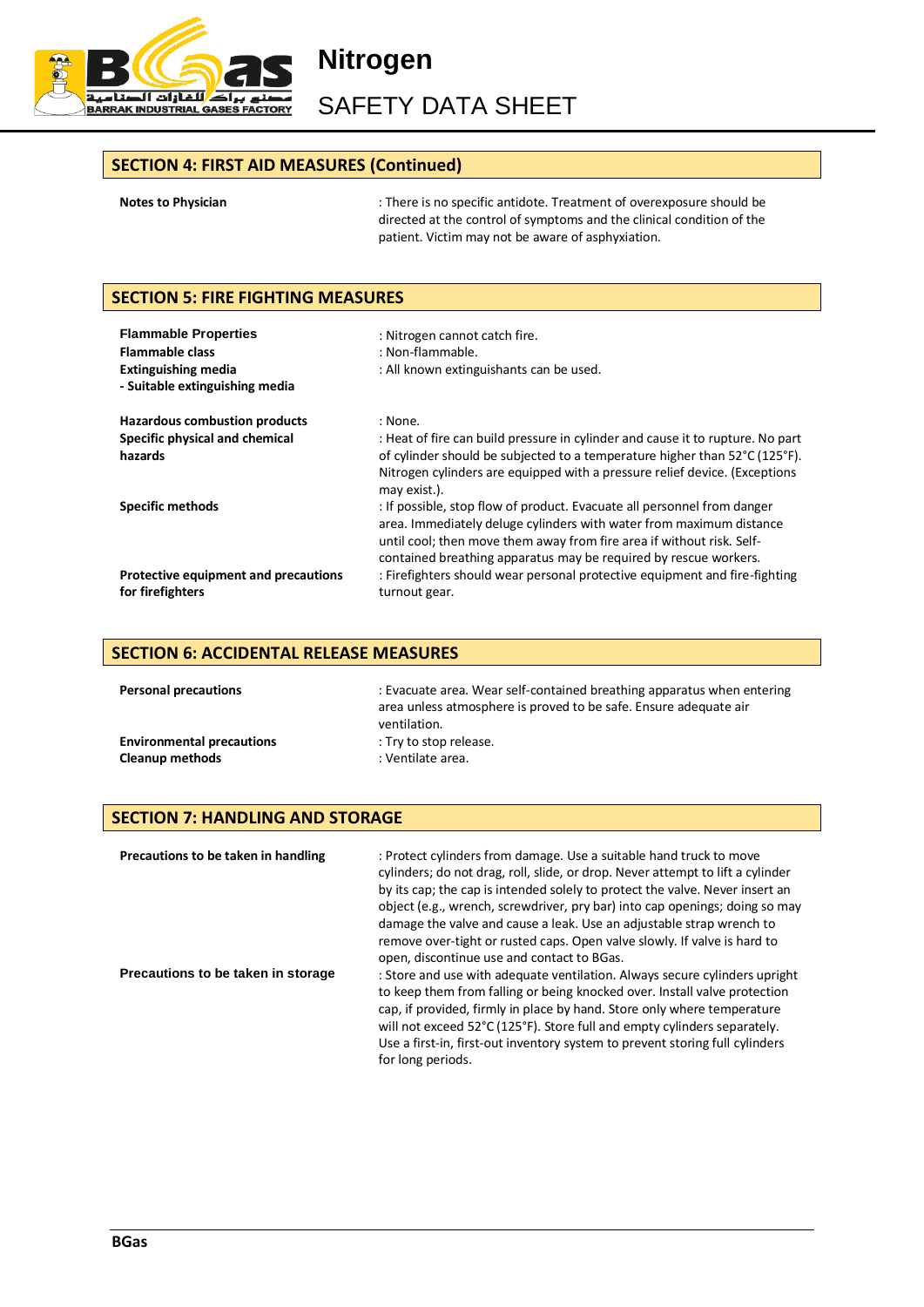

SAFETY DATA SHEET

# **SECTION 8: EXPOSURE CONTROLS / PERSONAL PROTECTION**

| <b>Engineering controls</b>   |                                                                                                                                                                                             |
|-------------------------------|---------------------------------------------------------------------------------------------------------------------------------------------------------------------------------------------|
| Local exhaust                 | : Use a local exhaust system, if necessary, to prevent oxygen deficiency.                                                                                                                   |
| <b>Mechanical (General)</b>   | : General exhaust ventilation may be acceptable if it can maintain an<br>adequate supply of air and keep hazardous fumes and gases below<br>applicable TLVs in the worker's breathing zone. |
| <b>Special</b>                | : None.                                                                                                                                                                                     |
| Other                         | : None.                                                                                                                                                                                     |
| Personal protective equipment |                                                                                                                                                                                             |
| -Skin Protection              | : Wear work gloves when handling cylinders and metatarsal shoes for                                                                                                                         |
|                               | cylinder handling.                                                                                                                                                                          |
| <b>Eye/Face Protection</b>    | : Wear safety glasses when handling cylinders.                                                                                                                                              |
| <b>Respiratory Protection</b> | : None required under normal use. Air-supplied respirators must be used                                                                                                                     |
|                               | in confined spaces or in an oxygen-deficient atmosphere.                                                                                                                                    |

# **SECTION 9: PHYSICAL AND CHEMICAL PROPERTIES**

| Odor                                                                 | Odorless.                                     |
|----------------------------------------------------------------------|-----------------------------------------------|
| <b>Odor Threshold</b>                                                | Not applicable.                               |
| <b>Physical State</b>                                                | Gas at normal temperature and pressure.       |
| pH                                                                   | Not applicable.                               |
| <b>Melting Point at 1 atm</b>                                        | $-210^{\circ}$ C ( $-346^{\circ}$ F)          |
| <b>Boiling Point at 1 atm</b>                                        | $-195.80^{\circ}$ C( $-320.44^{\circ}$ F)     |
| Flash Point (test method)                                            | Not applicable.                               |
| <b>Evaporation Rate (Butyl Acetate = 1)</b>                          | Not applicable.                               |
| Flammability                                                         | Nonflammable.                                 |
| Flammable Limits In Air, % by volume                                 | Lower: Not applicable. Upper: Not applicable. |
| Vapor Pressure at 20°C (68°F)                                        | Not applicable.                               |
| Vapor Density at 21.1°C (70°F) and 1 atm                             | 0.0724 lb/ft3 (1.160 kg/m3)                   |
| Liquid Density at boiling point and 1 atm                            | 50.7 lb/ft3 (808.5 kg/m3)                     |
| Specific Gravity (H2O = 1) at -7°C (19.4°F)                          | Not available.                                |
| Specific Gravity (Air = 1) at $21.1^{\circ}$ C<br>$(70°F)$ and 1 atm | 0.967                                         |
| Solubility In Water, vol/vol at 0°C (32°F)<br>and 1 atm              | 0.023                                         |
| <b>Partition Coefficient: n-octanol/water</b>                        | Not available.                                |
| <b>Autoignition Temperature</b>                                      | Not applicable.                               |
| <b>Decomposition Temperature</b>                                     | Not available.                                |
| <b>Percent Volatiles By Volume</b>                                   | 100                                           |
| <b>Molecular Weight</b>                                              | 28.01                                         |
| <b>Molecular Formula</b>                                             | N <sub>2</sub>                                |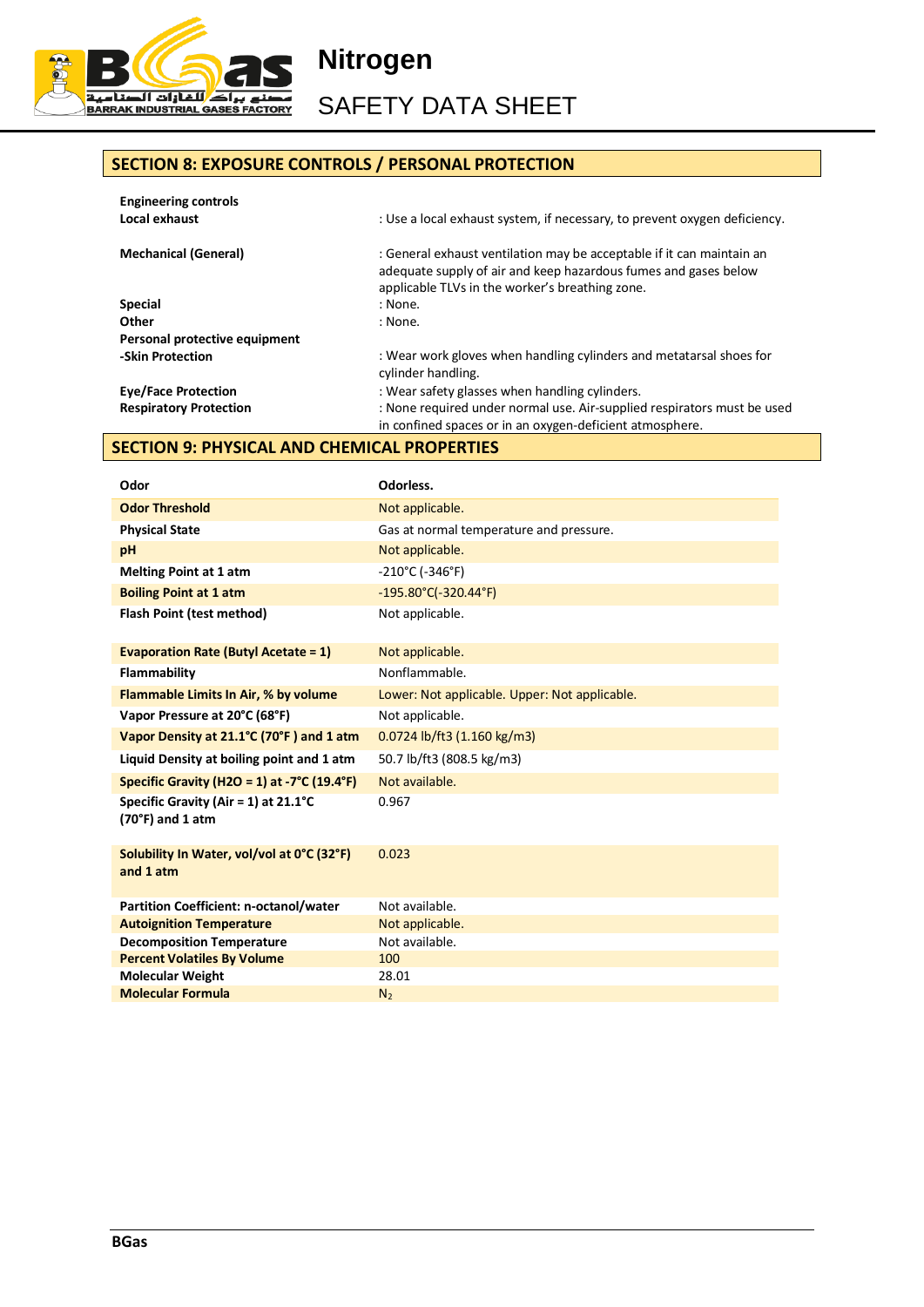

SAFETY DATA SHEET

# **SECTION 10: STABILITY AND REACTIVITY**

| <b>Chemical Stability</b>               | : Stable                                                                                                                                                                                                                  |
|-----------------------------------------|---------------------------------------------------------------------------------------------------------------------------------------------------------------------------------------------------------------------------|
| <b>Conditions to Avoid</b>              | : High temperatures, exposure to lithium, neodymium, titanium, and                                                                                                                                                        |
|                                         | magnesium                                                                                                                                                                                                                 |
| <b>Incompatible Materials</b>           | : None known.                                                                                                                                                                                                             |
| <b>Hazardous Decomposition Products</b> | : None known                                                                                                                                                                                                              |
| Possible of Hazardous Reactions         | : May Occur.                                                                                                                                                                                                              |
|                                         | under certain conditions, nitrogen can react violently with lithium,<br>neodymium, titanium [above 800°C(1472°F), and magnesium to form<br>nitrides. At high temperature it can also combine with oxygen and<br>hydrogen. |

### **SECTION 11: TOXICOLOGICAL INFORMATION**

| <b>Acute Dose Effect</b> | : Nitrogen is a simple asphyxiant. |
|--------------------------|------------------------------------|
| <b>Study Results</b>     | : No known effects.                |

### **SECTION 12: ECOLOGICAL INFORMATION**

| <b>Other Adverse Effects</b>          | : No adverse ecological effects expected.                                         |
|---------------------------------------|-----------------------------------------------------------------------------------|
| <b>Ecological Effects Information</b> | : Nitrogen does not contain any Class I or Class II ozone-depleting<br>chemicals. |

### **SECTION 13: DISPOSAL CONSIDERATION**

Waste Disposal Method : Do not attempt to dispose of residual or unused quantities. Return cylinder to supplier.

### **SECTION 14: TRANSPORT INFORMATION**

| <b>Transport Information</b> | : Avoid transport on vehicles where the load space is not separated from<br>the driver's compartment.      |
|------------------------------|------------------------------------------------------------------------------------------------------------|
|                              | : Ensure vehicle driver is aware of the potential hazards of the load and                                  |
|                              | knows what to do in the event of an accident or an emergency.<br>: Before transporting product containers: |
|                              | - Ensure that containers are firmly secured.                                                               |
|                              | - Ensure cylinder valve is closed and not leaking.                                                         |
|                              | - Ensure valve outlet cap nut or plug (where provided) is correctly fitted.                                |
|                              | - Ensure valve protection device (where provided) is correctly fitted.                                     |
|                              | - Ensure there is adequate ventilation.                                                                    |
|                              | - Compliance with applicable regulations.                                                                  |